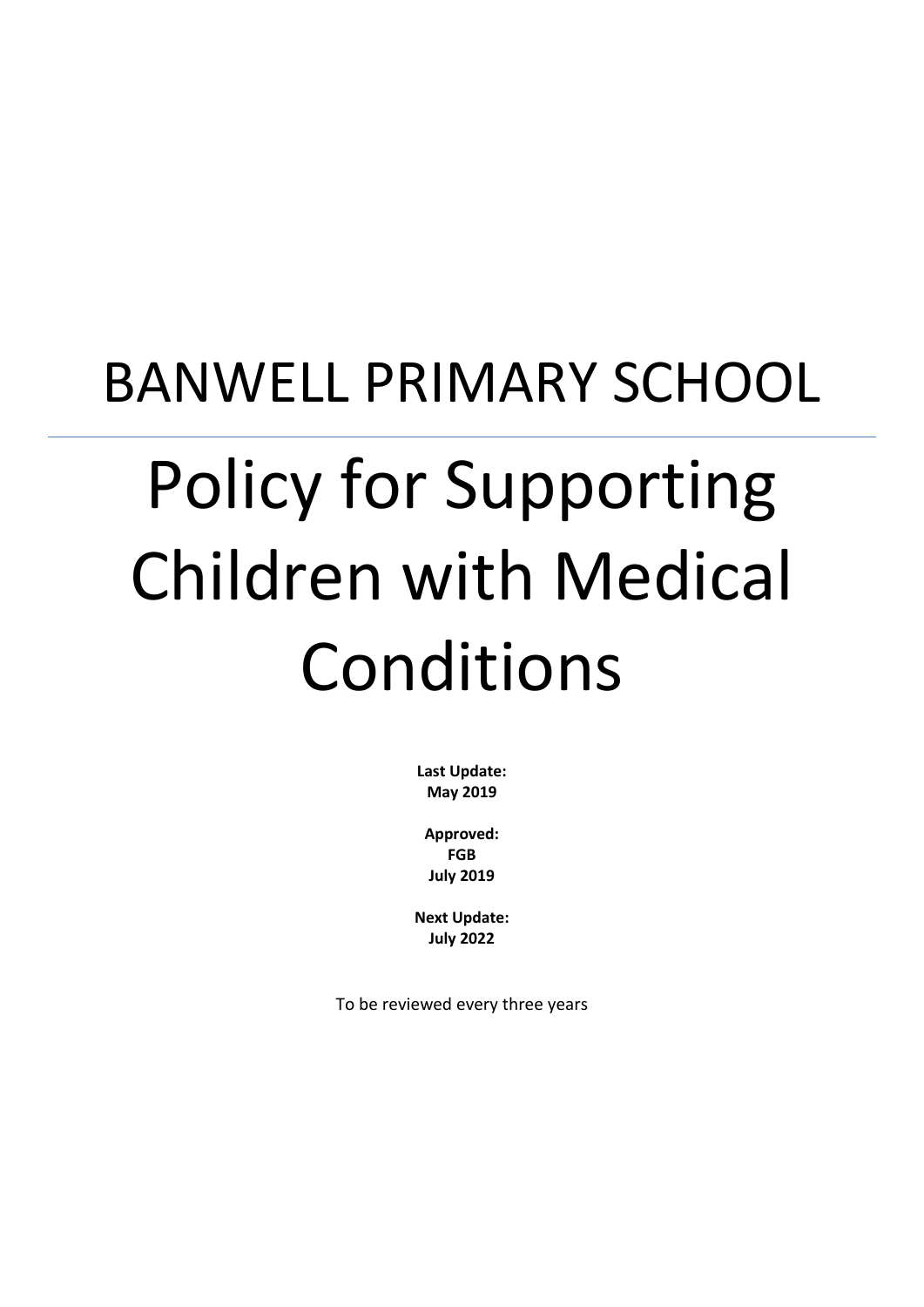The policy aims to provide clear guidance and procedures to staff and parents. It forms the basis of a supportive environment in which pupils with medical needs may receive suitable medical care enabling their continuing participation in mainstream schooling.

- Each request for administration of medication to a pupil in school will be considered individually.
- The Headteacher is responsible for deciding, in consultation with staff, parents, health professionals and the LEA whether the school can assist a pupil with medical needs.
- No medication will be administered without prior consultation with, and written permission from the parent or guardian. **Ref. proforma 1**. (In addition a note from the family GP confirming the child is fit to attend school and the necessity for the child to take medication during school hours may be required).
- Medicines will only be administered by staff willing and suitably trained to do so and then only under the overall direction and responsibility of the Headteacher.
- Specific cultural and religious views on a pupil's medical care will be respected but must be made known to the school in writing.
- Where relevant, a Health Care Plan will be drawn up in consultation with the school, parents and medical professionals. **Ref. proforma 2.** These are shared with all staff.
- A minimum amount of medication, required by the pupil, will be held in school to accommodate the needs of that pupil.
- Medication must be given to a member of the office team by the parent or carer (not sent to school in the child's bag).
- Medicines brought into school should be clearly marked with:-
	- the name of the medicine
	- the pupil's name
	- dosage (including method of administration and times)
	- special storage requirements

### **Note: it is the responsibility of the parent/guardian to regularly check expiry dates on medication held in school and to let the school know if their child's needs change.**

- Medicines received will be held in a locked cabinet in the bursar's office. All essential staff will be able to access medicines in case of emergency.
- The school will establish a medication chart, used in conjunction with the pupil's Health Care Plan. Persons administering medication will check medication type is correct then log the time and date, and sign the chart (on the reverse of **proforma 1**) upon administering medication.
- The school makes sure the needs of pupils with medical conditions are adequately considered to ensure their involvement in structured and unstructured activities, extended school activities and residential visits. A risk assessment is carried out before any out of school visit. During residential school trips and visits off school site, sufficient essential medicines and medical charts/health care plans will be taken and controlled by the member of staff leading the party. If additional supervision is required during activities such as swimming, the parent may be required to assist by escorting their child.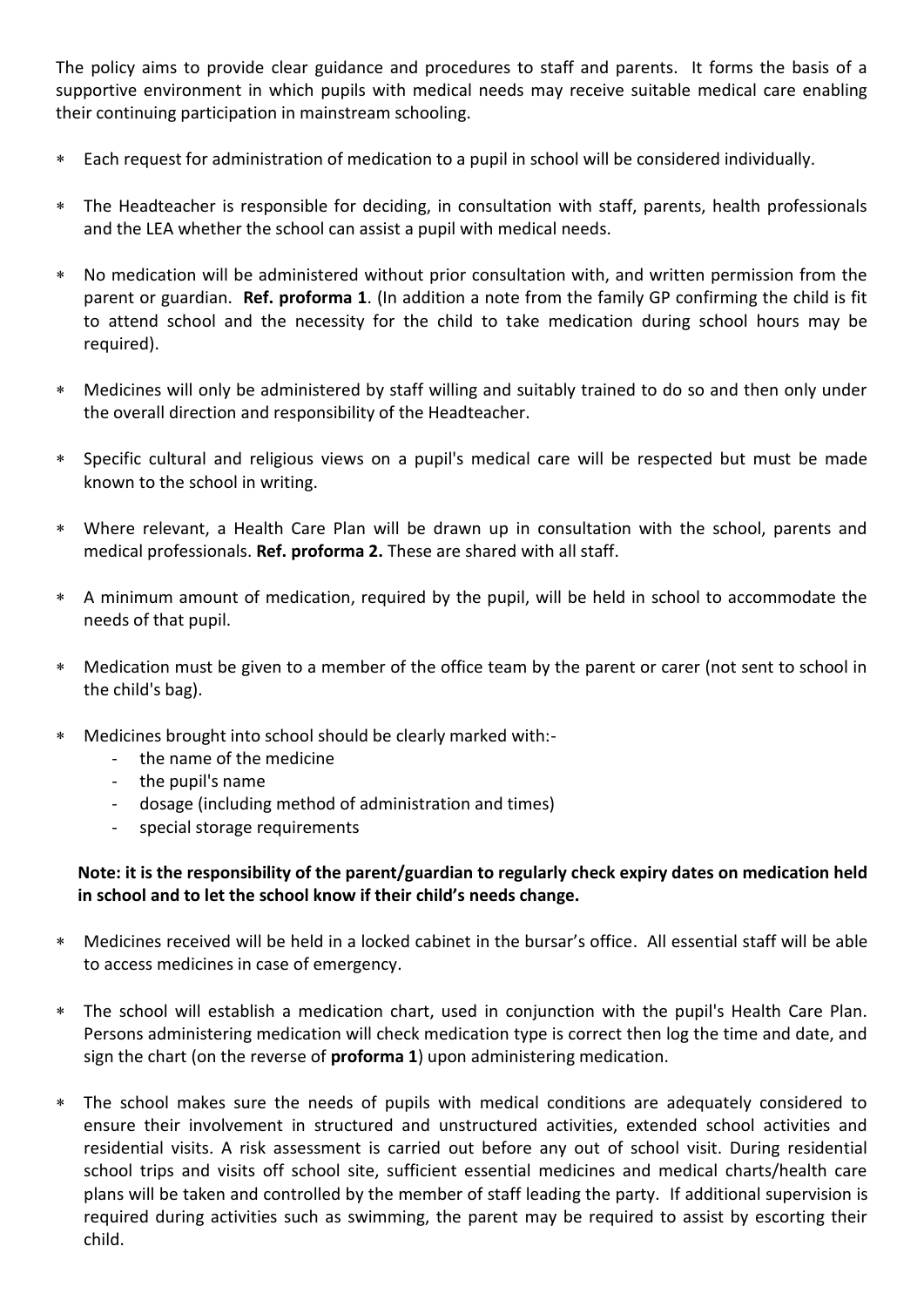- The school will provide training for staff in order that they are equipped to administer medical treatment to pupils with medical needs e.g. administration of epipen etc. Maintenance of staff training records and annual reviews will be the responsibility of the Headteacher.
- All staff must be aware of the school's procedure for calling the emergency services (999) and conveyance of pupils to hospital by the safest and quickest means available as directed by the emergency services (car/ambulance). If pupils are conveyed by car, a trained member of staff will attend to escort the child.
- Where a child is returning to school following a period in hospital, the school works in partnership with all relevant parties including parents, pupil (where appropriate) all school staff and healthcare professionals to ensure that the child receives the support they need to reintegrate effectively.
- Some pupils may be prescribed a blue reliever inhaler only which should be recorded on a Health Care Plan (**proforma 2**). The inhaler will be kept in the child's classroom, and taken on trips/visits out of school, and will be the responsibility of the class teacher.
- All relevant staff have a responsibility to make sure that supply teachers/covering staff know about any medical needs:
	- The office staff will give the class pick up list which indicates if there are medical needs to be aware of to supply teachers.
	- Class TAs will endeavour to check supply teachers are aware of any medical needs and have seen a copy of relevant Health Care Plans.
	- The Pupil Support Team will ensure all updated Health Care Plans are available for all staff in the staff room.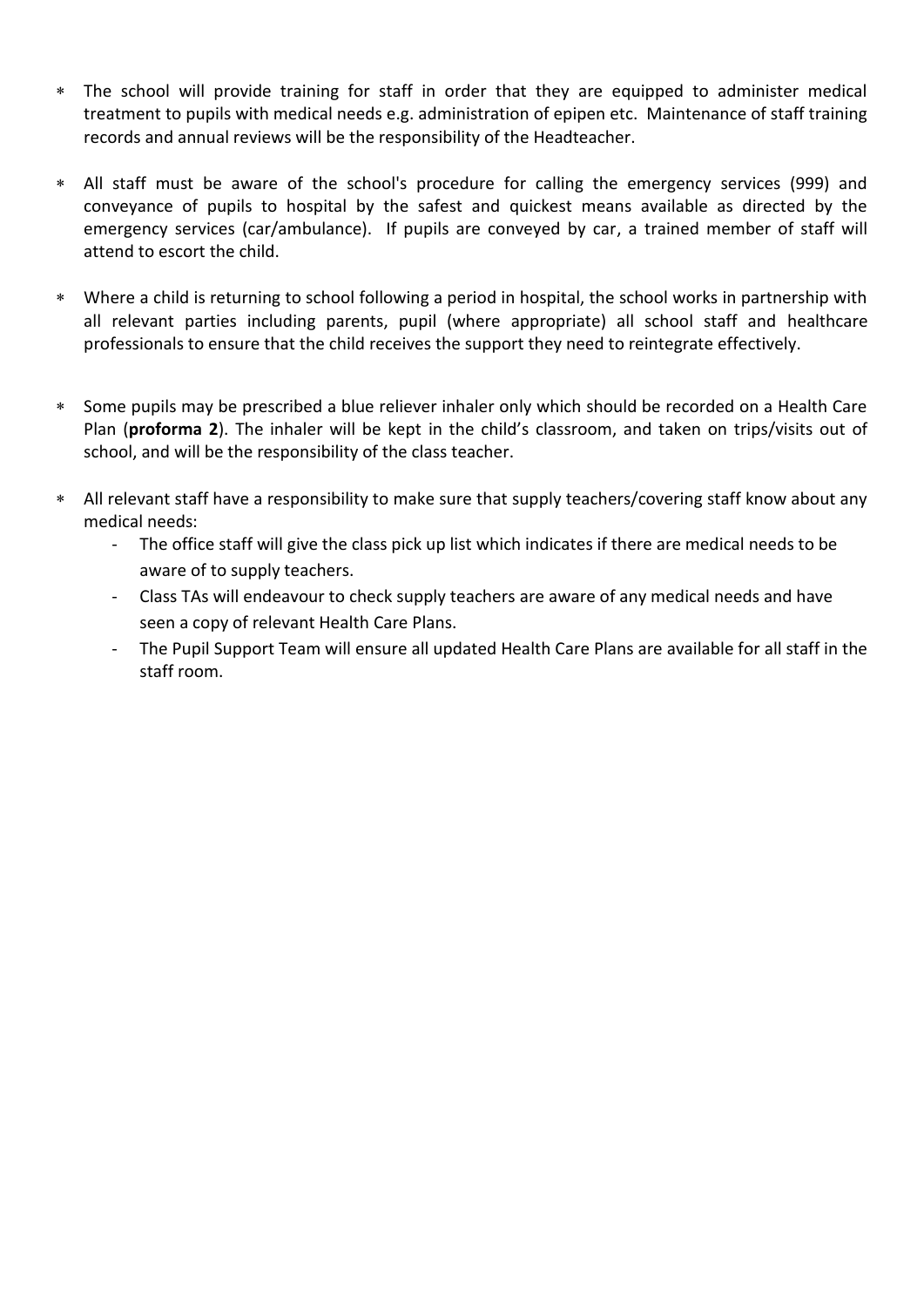## **REQUEST FOR SCHOOL TO ADMINISTER MEDICATION**

The school will not give your child medicine unless you complete and sign this form.

**DETAILS OF PUPIL**

| <b>Surname</b>              |  |
|-----------------------------|--|
| <b>Forename</b>             |  |
| <b>Date of Birth</b>        |  |
| <b>Year Group</b>           |  |
| <b>Condition of illness</b> |  |

#### **MEDICATION**

| <b>Name of Medication</b>                    |  |
|----------------------------------------------|--|
| Date dispensed                               |  |
| Date of last dose                            |  |
| <b>Dosage</b>                                |  |
| Time(s) to be taken                          |  |
| <b>Special precautions (if</b><br>any)       |  |
| <b>Procedures to take in</b><br>an emergency |  |

#### **CONSENT**

I understand that I must deliver the medicine personally to the school office and accept that this is a service that the school is not obliged to undertake.

| <b>Name</b>                  |  |
|------------------------------|--|
| <b>Relationship to pupil</b> |  |
| <b>Signed</b>                |  |
| <b>Date</b>                  |  |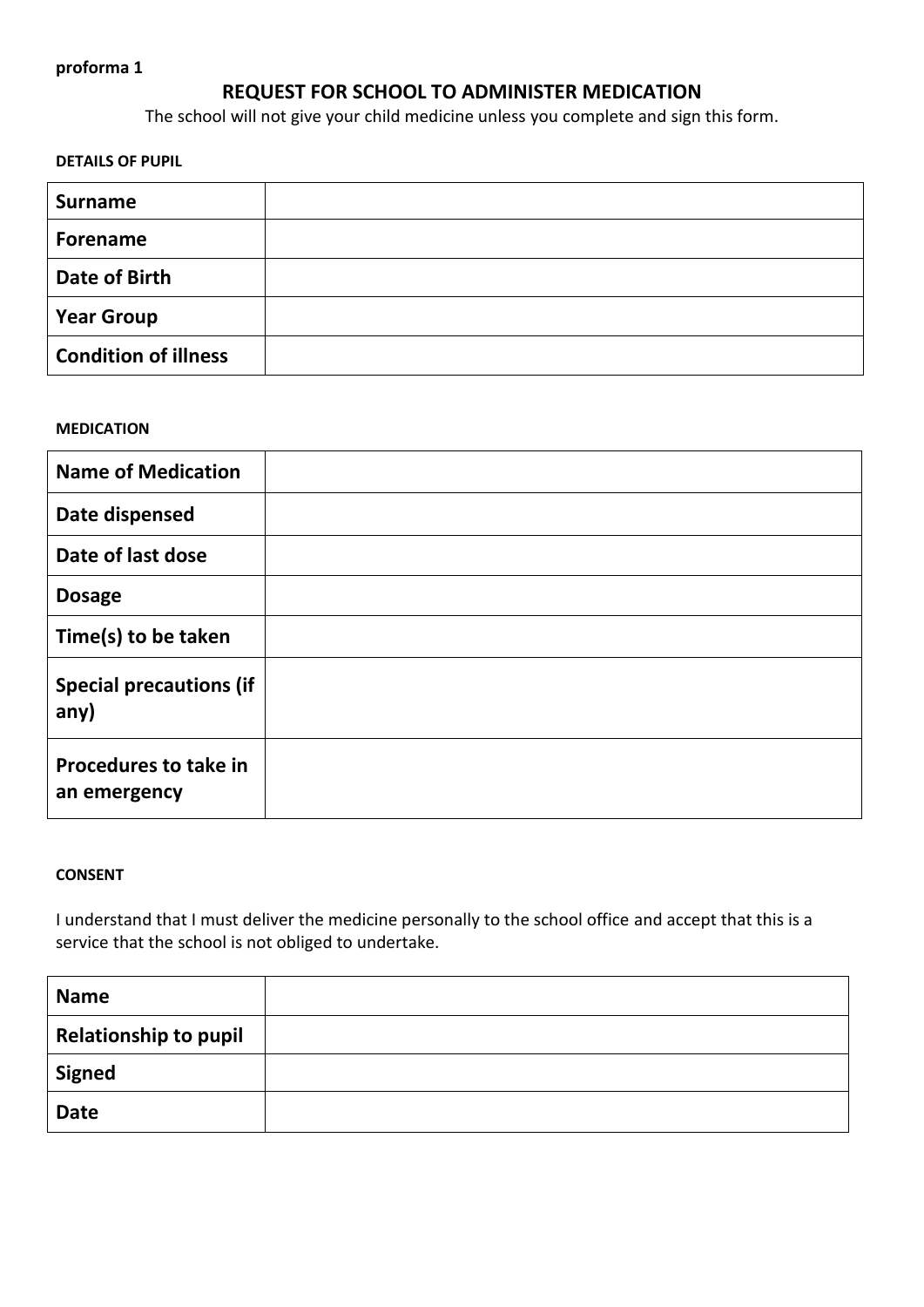#### **RECORD OF MEDICATION ADMINISTERED**

| Date | Time | Dose Given | Signature of<br>Staff | Notes |
|------|------|------------|-----------------------|-------|
|      |      |            |                       |       |
|      |      |            |                       |       |
|      |      |            |                       |       |
|      |      |            |                       |       |
|      |      |            |                       |       |
|      |      |            |                       |       |
|      |      |            |                       |       |
|      |      |            |                       |       |
|      |      |            |                       |       |
|      |      |            |                       |       |
|      |      |            |                       |       |
|      |      |            |                       |       |
|      |      |            |                       |       |
|      |      |            |                       |       |
|      |      |            |                       |       |
|      |      |            |                       |       |
|      |      |            |                       |       |
|      |      |            |                       |       |
|      |      |            |                       |       |
|      |      |            |                       |       |
|      |      |            |                       |       |
|      |      |            |                       |       |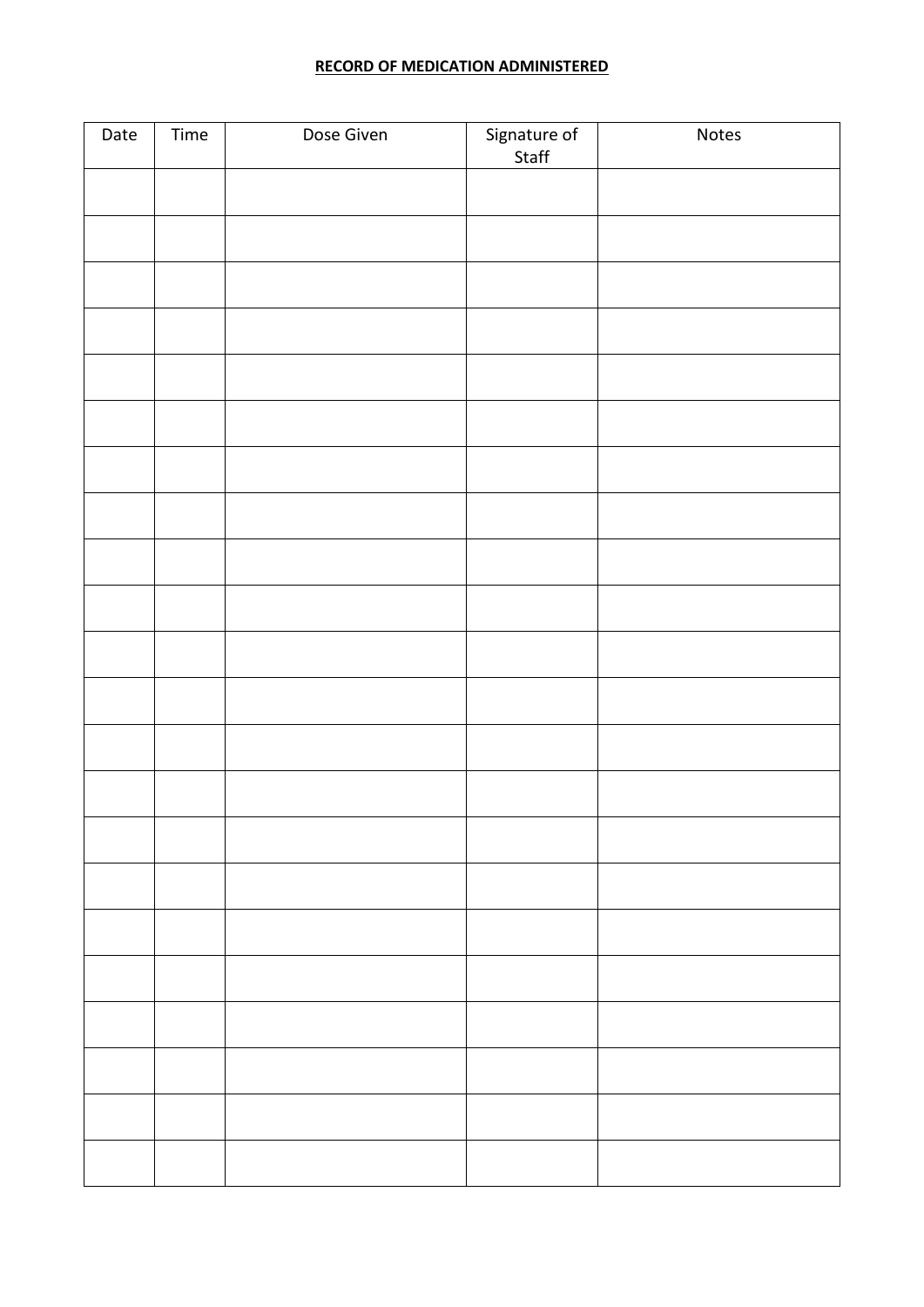## **HEALTH CARE PLAN FOR A PUPIL WITH MEDICAL NEEDS**

| Name:                       |  |
|-----------------------------|--|
| Date of Birth:              |  |
| <b>Officially Diagnosed</b> |  |
| <b>Medical Condition:</b>   |  |
|                             |  |
| Diagnosed by:               |  |
| Date Diagnosed:             |  |
| Date:                       |  |
| <b>Review date:</b>         |  |

| <b>PHOTO</b>         |  |
|----------------------|--|
| (provided by school) |  |
|                      |  |
|                      |  |
|                      |  |

#### **CONTACT INFORMATION**

| <b>Emergency Contact 1</b>     | <b>Emergency Contact 2</b> |
|--------------------------------|----------------------------|
| Name:                          | Name:                      |
| Phone No (work):               | Phone no(work):            |
| Phone No (home):               | Phone no (home):           |
| <b>Relationship:</b>           | <b>Relationship:</b>       |
| <b>Clinic/Hospital contact</b> | $\underline{\mathsf{GP}}$  |
| Name:                          | Name:                      |
| <b>Phone No:</b>               | <b>Phone No:</b>           |
|                                |                            |